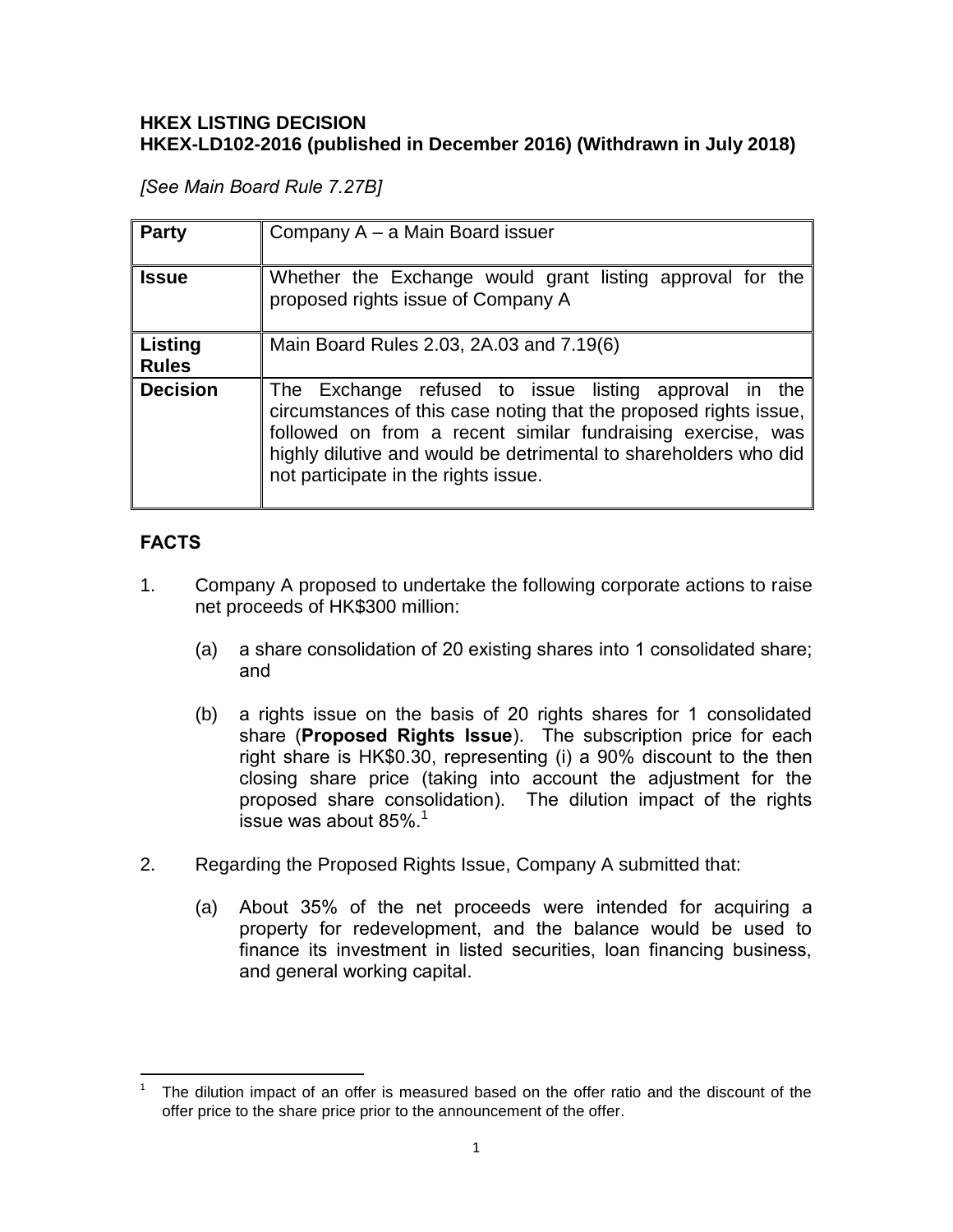- (b) The substantial discount of the offer price to the market price of Company A's shares was made with a view to encouraging the shareholders to participate in the Proposed Rights Issue.
- (c) Other alternative fundraisings were considered inappropriate. For example, a placing would dilute the shareholders' interests in the company. Debt financing would incur interest costs and increase gearings which would not be favorable to the company.
- 3. The Exchange noted that Company A had completed another rights issue (**Last Rights Issue**) a few months before the Proposed Rights Issue. The Exchange had the following observations:
	- (a) The Last Rights Issue was also priced at a deep discount to the then market share price, with a dilution effect of over 80% on the interests of non-participating shareholders. This high dilution caused a significant transfer of value from these shareholders to the subscribing shareholders (including the controlling shareholder) and the underwriter.
	- (b) While the Last Rights Issue was approved by a large percentage of the voting shareholders, the attendance rate of shareholders at the relevant general meeting was low (about 20%). In addition, excluding the controlling shareholder, the Last Rights Issue was undersubscribed by 52%. A majority of the public shareholders did not subscribe for their entitled rights shares or applied for excess rights shares and suffered significant dilution losses.
	- (c) The rights issue together with the related corporate actions (i.e. share consolidation and change in board lot size) created considerable odd lots.

#### **LISTING RULES**

4. Rule 2.03 states that:

*"The Listing Rules reflect currently acceptable standards in the market place and are designed to ensure that investors have and can maintain confidence in the market and in particular that:—*

- *(1) …;*
- *…*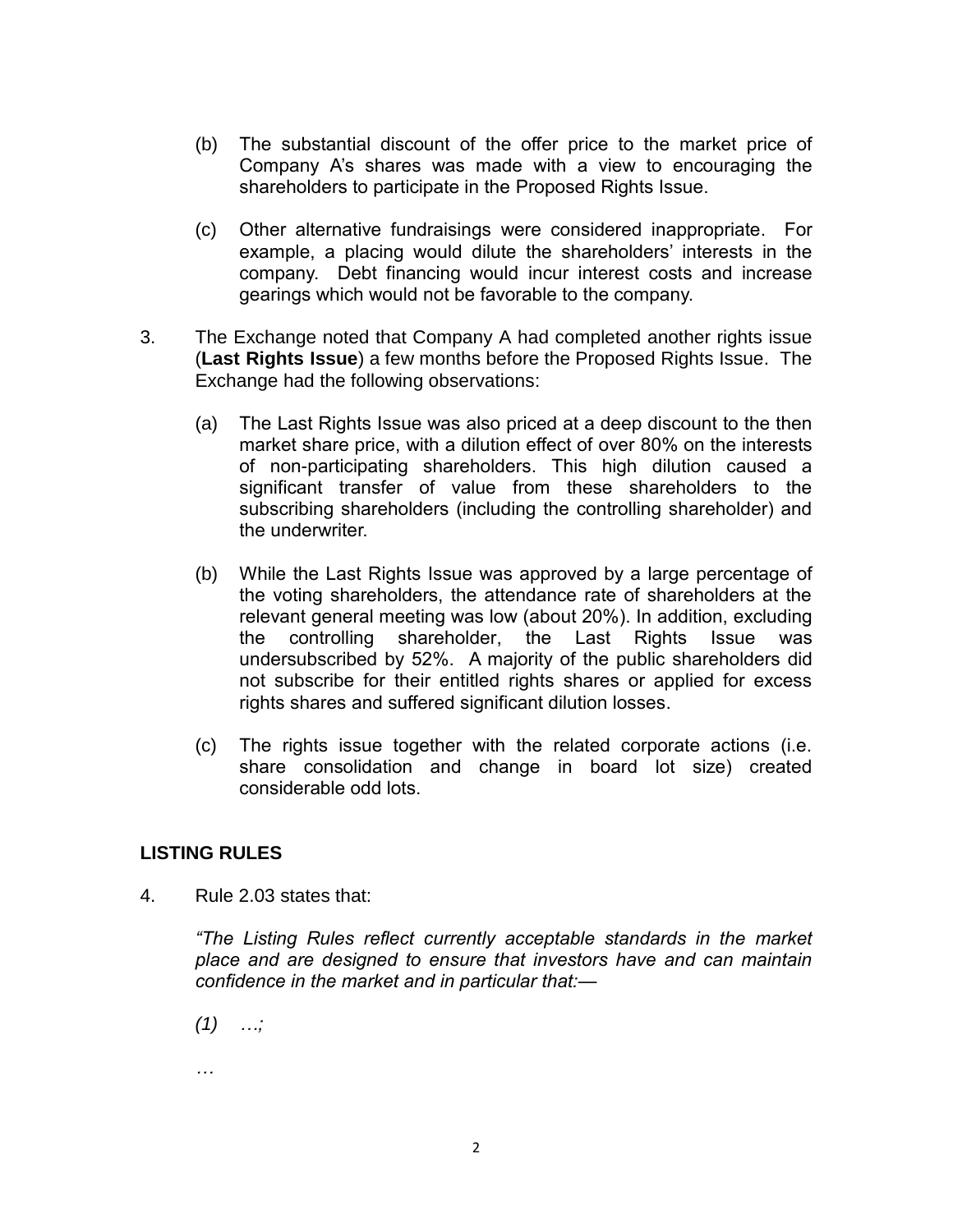- *(4) all holders of listed securities are treated fairly and equally;*
- *(5) directors of a listed issuer act in the interests of its shareholders as a whole — particularly where the public represents only a minority of the shareholders; and*
- *(6) all new issues of equity securities by a listed issuer are first offered to the existing shareholders by way of rights unless they have agreed otherwise.*

*In these last four respects, the rules seek to secure for holders of securities, other than controlling interests, certain assurances and equality of treatment which their legal position might not otherwise provide."*

5. Rule 2A.03 states that:

*"In discharging their respective functions and powers the Listing Appeals Committee, the Listing Committee, the Listing Division and the Chief Executive of the Exchange are required to administer the Exchange Listing Rules, and otherwise to act, in the best interest of the market as a whole and in the public interest."* 

6. Rule 7.19(6) states that:

*"If the proposed rights issue would increase either the number of issued shares or the market capitalisation of the issuer by more than 50% (on its own or when aggregated with any other rights issues or open offers announced by the issuer (i) within the 12 month period immediately preceding the announcement of the proposed rights issue or (ii) prior to such 12 month period where dealing in respect of the shares issued pursuant thereto commenced within such 12 month period, together with any bonus securities, warrants or other convertible securities (assuming full conversion) granted or to be granted to shareholders as part of such rights issues or open offers):—*

*(a) the rights issue must be made conditional on approval by shareholders in general meeting by a resolution on which any controlling shareholders and their associates or, where there are no controlling shareholders, directors (excluding independent non-executive directors) and the chief executive of the issuer and their respective associates shall abstain from voting in favour. The issuer must disclose the information required under rule 2.17 in the circular to shareholders…"*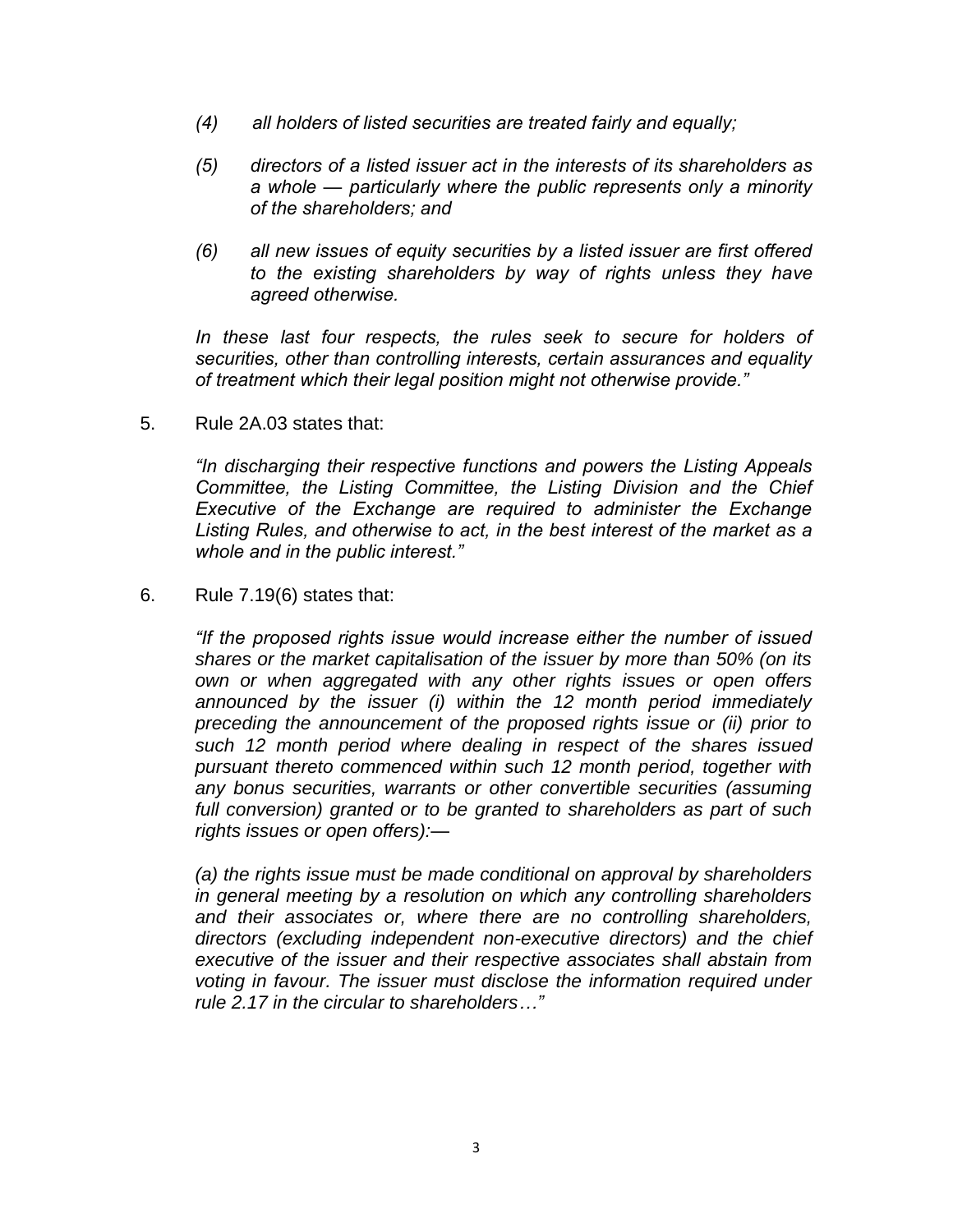## **ANALYSIS**

- 7. Under Rule 2A.03, in considering a listed issuer's listing application for a new issue of shares, the Exchange has a duty to act in the best interest of the market as a whole and in the public interest. The Exchange may not grant a listing approval where it has concerns that the terms of the proposed offer might be detrimental to public shareholders and undermine investors' confidence in the market. There is no prescribed threshold for an offer to be considered highly dilutive and/or detrimental to minority shareholders. An assessment would be made case by case based on the specific circumstances of individual issuers.
- 8. Where a new share issue is made at a discount to the market price, this discount represents a cost to shareholders. In a pre-emptive offer, this cost to shareholders is avoided to the extent a shareholder exercises his rights to subscribe for his pro-rata entitlements to new shares. However, any shareholder who does not fully participate in the offer would suffer dilution to his investment, as the value of the discount would be transferred to underwriters and other shareholders taking up those rights to subscribe new shares. The larger the discount to market price and/or the higher the subscription ratio, the larger the value transfer and dilution to the non-participating shareholders' investment.
- 9. Where an issuer proposes a highly dilutive offer, the Exchange will consider the effect of the proposed offer on minority shareholders. The Exchange has concerns where an issuer proposes a highly dilutive offer with a recent history of similar dilutive pre-emptive offer that had a low level of subscriptions by minority shareholders and had significantly diluted the interests of non-participating shareholders.
- 10. In this case, the Exchange considered that Company A's proposal would be detrimental to shareholders who did not participate in the Proposed Rights Issue, and inconsistent with Rule 2.03(5) and the broader public interest in a fair and orderly market. Factors that the Exchange considered included:
	- (a) Under its proposal, Company A repeated a highly dilutive rights issue within a few months after completion of the Last Rights Issue. The Last Rights Issue had a dilution effect of over 80% on the interests of non-participating shareholders and was not subscribed by a majority of public shareholders. As a result, the non-participating shareholders had suffered a substantial loss in the value of their interests.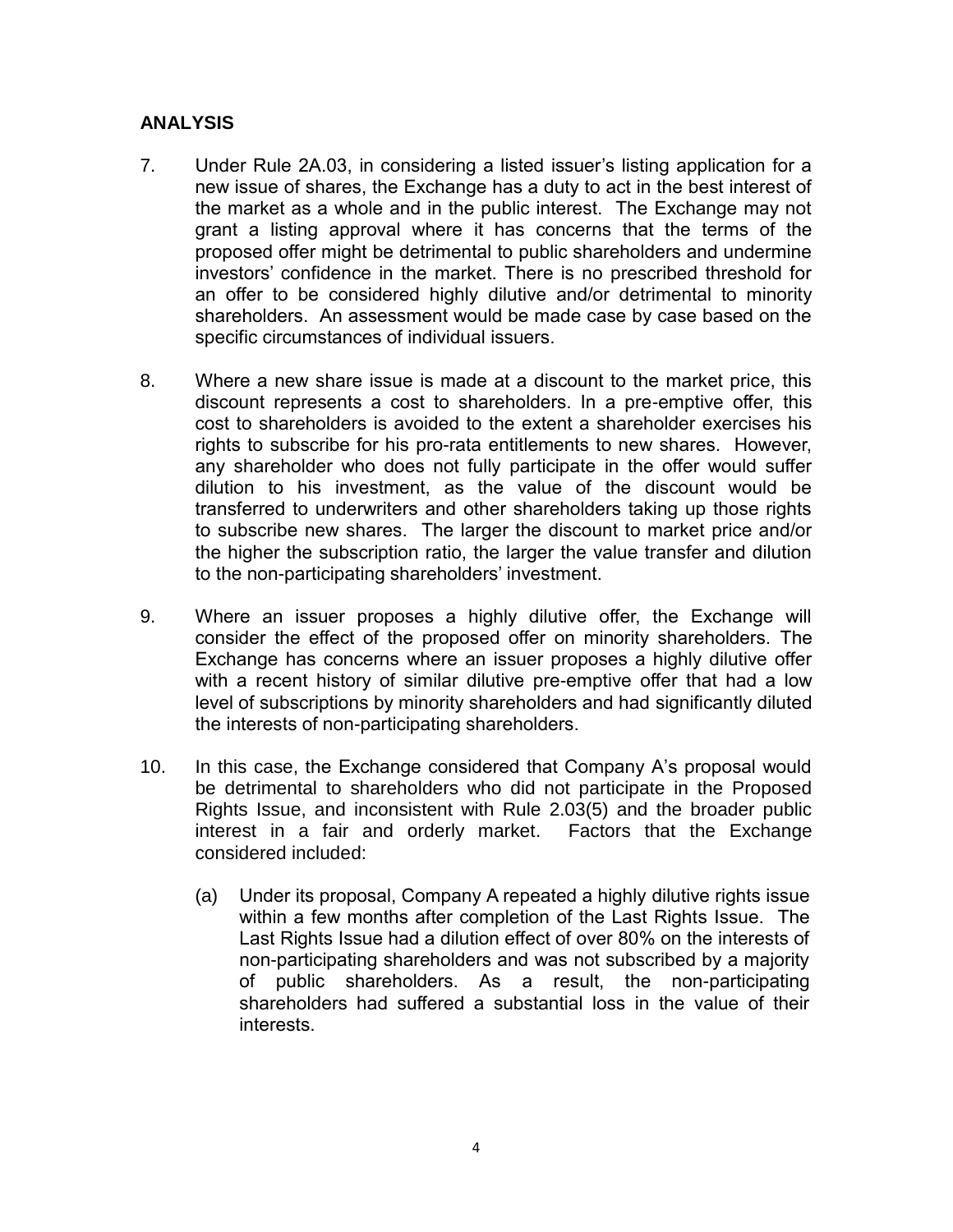- (b) The Proposed Rights Issue had a dilution impact of 85% based on the large subscription ratio and the deep discount of the subscription price to the market price of the share. It would significantly dilute the interests of the non-participating shareholders if they did not subscribe for their entitlements.
- (c) The Company failed to demonstrate that this deeply discounted and highly dilutive fundraising was justified:
	- Company A said that the deep discount of the subscription price to the market price was to encourage shareholders to participate in the Proposed Rights Issue. However, it did not appear to be supported by the fact that the Last Rights Issue (also priced at a deep discount) was undersubscribed by 52% (excluding the controlling shareholder), and a majority of public shareholders did not participate in that rights issue.
	- The proposed use of proceeds (including possible acquisition of property, loans to third parties and general working capital) was unspecific. The Company did not have a pressing funding need to justify a substantial dilution to non-participating shareholders.
- (d) The Proposed Rights Issue and the related share consolidation would create considerable odd lots, which were usually saleable only at a discount to the market price and at additional costs<sup>2</sup>. This would cause further losses to shareholders, particularly smaller shareholders who may only hold one or a few board lots.

## *Revised proposal*

- 11. In response to the Exchange's view, the Company revised the terms of the Proposed Rights Issue by:
	- (a) changing the subscription ratio to 3 rights shares for 1 consolidated share and adjusting the subscription price to \$0.25 per rights share, representing a 72% discount to then market share price. As a result, the dilution impact of the rights issue was reduced to 55%, and the net proceeds was reduced to \$200 million; and
	- (b) revising the use of proceeds to: 62% would be used for a possible acquisition of a property and the rest for general working capital.

 $\frac{1}{2}$ As a result of the share consolidation, one board lot comprising 5,000 shares would become 250 shares (0.05 board lot).